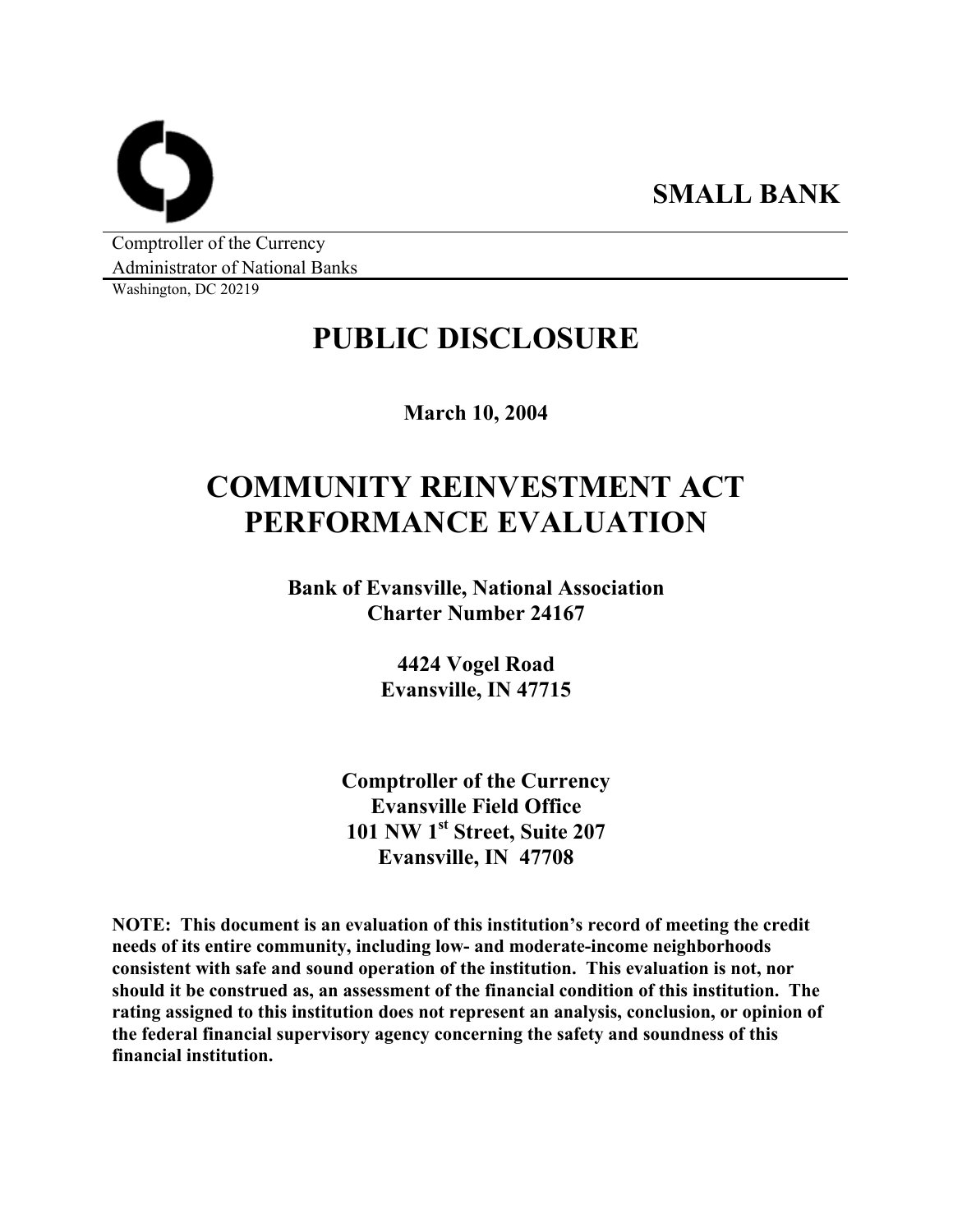## **INSTITUTION'S CRA RATING**

#### **This institution is rated Satisfactory.**

All the lending performance components meet the standards for satisfactory performance. The major factors that support this rating are:

- The bank's record of lending to businesses of different revenue sizes is reasonable based on our sample of commercial/industrial and commercial real estate loans.
- Loans are reasonably distributed by geography classification.
- The level of lending is reasonable. The bank's average loan-to-deposit ratio is 90%.
- A majority of the bank's loans extended during this evaluation period were originated within the bank's assessment area (AA).

## **DESCRIPTION OF INSTITUTION**

The Bank of Evansville (Bank) is an independent, shareholder-owned financial institution located in Evansville, Indiana. The Bank was chartered, and operations commenced, July 2, 2001. As of December 31, 2002, the Bank had total assets of \$97 million, net loans of \$75 million, total deposits of \$87 million, and total risk based capital of \$10 million. There are no subsidiaries or affiliates, and there have been no changes in the Bank's corporate structure.

As of December 31, 2002, net loans totaled \$75 million, representing 77% of total assets. The loan portfolio consisted of 72% commercial loans, 26% residential real estate loans, 1% consumer loans, and 1% agricultural and other loans. Business loans represent the substantial majority of loans by dollar amount and number of loans originated during this evaluation period. The distribution of loans is reflective of the Bank's primary focus on owneroperated and mid-sized businesses in its market area. Although the Bank is primarily a commercial lender, traditional bank services and loan products normally associated with a community bank are also offered.

The Bank operates two offices in Vanderburgh County. The main office was relocated from 5130 Vogel Road to 4424 Vogel Road on February 18, 2003. The branch office is located on St. Joseph Avenue on the west side of Evansville. There have been no other branch openings or closings. An automated teller machine (ATM) and night depository are available at both locations.

There are no legal or financial constraints placed on the bank's ability to meet the community credit needs. The bank has adequate resources to provide for the credit needs of its AA. The type and amount of CRA activities are consistent with the bank's size, its financial capacity, local economic conditions, and the credit needs of the community.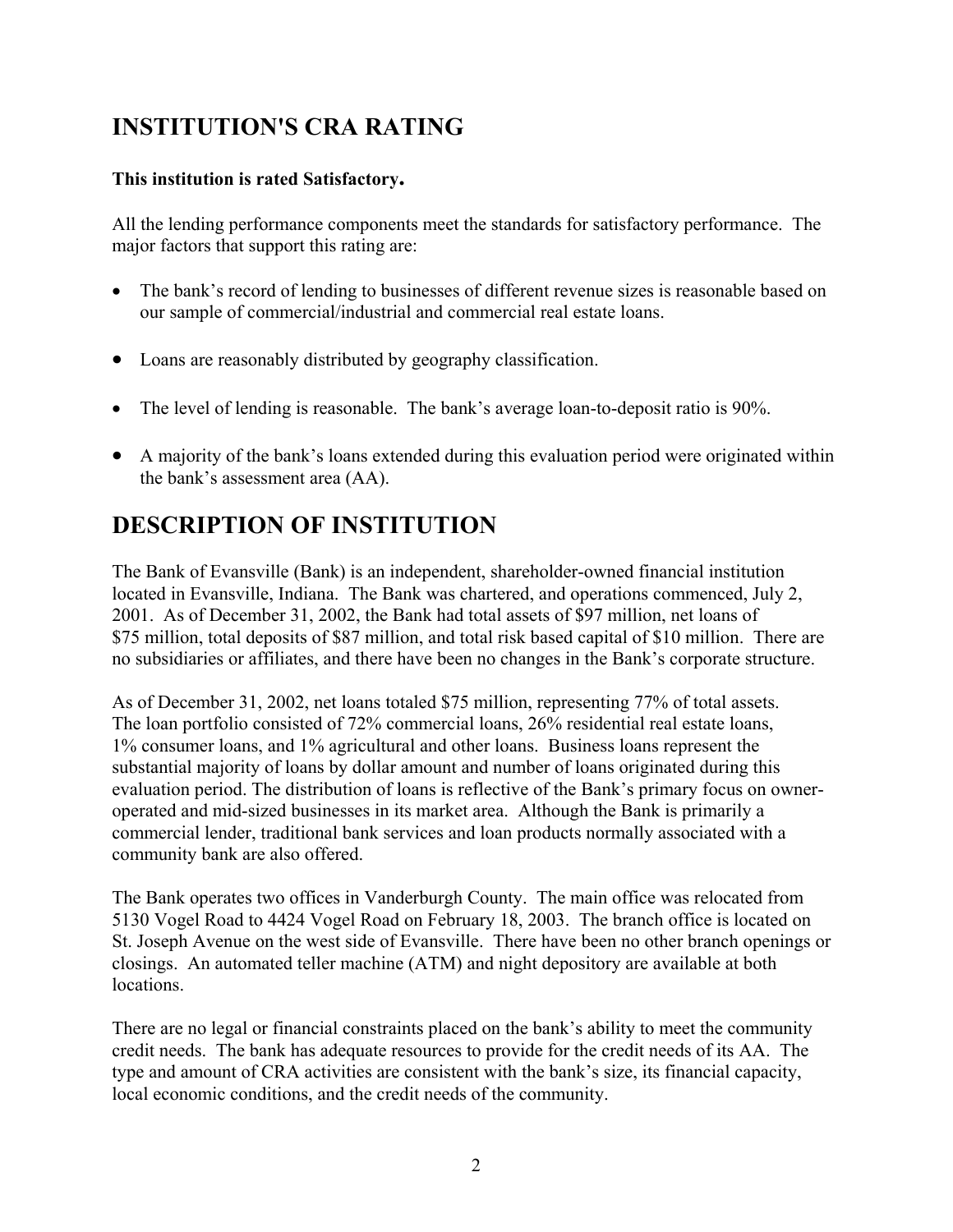This is the first CRA examination for the de novo bank and covers the evaluation period July 2, 2001 through December 31, 2002.

### **DESCRIPTION OF ASSESSMENT AREA**

Vanderburgh County is designated by management as its primary AA. Warrick and Posey Counties, because of their close proximity to the **branches**, are also included when referring to Evansville and its surrounding communities. Each of these counties is a contiguous area, meets the requirements of the regulation, and does not arbitrarily exclude low- or moderate-income geographies.

Vanderburgh, Warrick, and Posey Counties are included in a portion of the Evansville, IN/Henderson, KY Metropolitan Statistical Area (MSA). The AA is comprised of 70 Census Tracts (CTs), which are broken down for each county. Vanderburgh County has 53 CTs: 1.00, 2.01, 2.02, 3.00-6.00, 8.00, 9.00, 10.97, 10.98, 11.00-36.00, 37.01, 37.02, 38.01, 38.03, 38.04, 39.00, 101.00, 102.01-102.03, 104.02, 104.97, 104.98, 105.00-107.00. Based on the 1990 MSA median family income, three CTs are classified low-income, nineteen CTs are classified moderate-income, seventeen CTs are classified middle-income, thirteen CTs are classified upper-income, and one CT is not classified. Both the main office located in CT 2.02 and the west side branch located in CT 30.00 are designated middle-income.

Warrick County is comprised of 10 CTs: 301.00-306.00, 307.01-307.03, and 308.00. Two CTs are classified moderate-income, four are classified middle-income, and the remaining four are classified upper-income. Posey County is composed of 7 CTs: 401.00-407.00. Six are classified middle-income and one is classified upper-income. Based on the 1990 MSA median family income, the entire AA consists of three CTs or 4% classified low-income, twenty-one CTs or 30% classified moderate-income, twenty-seven CTs or 40% classified middle-income, and eighteen CTs or 26% classified upper-income.

The 1990 census data shows the total population in the AA at 235,946. Vanderburgh County has the largest population at 165,058 followed by Warrick County at 44,920, and Posey County at 25,968. Family distribution totaled 65,037. Of these families, 11,746 or 18% were classified low-income, 11,987 or 18% moderate-income, 15,550 or 24% middle-income, and 25,754 or 40% upper-income. Total population in the three low-income CTs 14.00, 16.00, and 104.98 was 3,776.

Based on the 1990 census data for the AA, 14% of the population is age 65 and over, 15% of households are in retirement, and 11% of households live below the poverty level. The MSA median family income as of the 1990 Census was \$33,523. The 2002 updated figure, adjusted for inflation by the Department of Housing and Urban Development, is \$54,700. We used the 2002 updated figure in our analysis to determine the borrower income levels.

In 1990, the median housing value for the AA was \$54,902 and the median age of the housing stock was 31 years. Local housing for the AA was 81% 1-4 family units, with 64% being owner-occupied. The median age of the housing stock was 40 years for the moderate-income CTs and 49 years for the low-income CTs. We noted 8% of the housing units are vacant. Economic conditions in Vanderburgh County are stable with unemployment lower than that of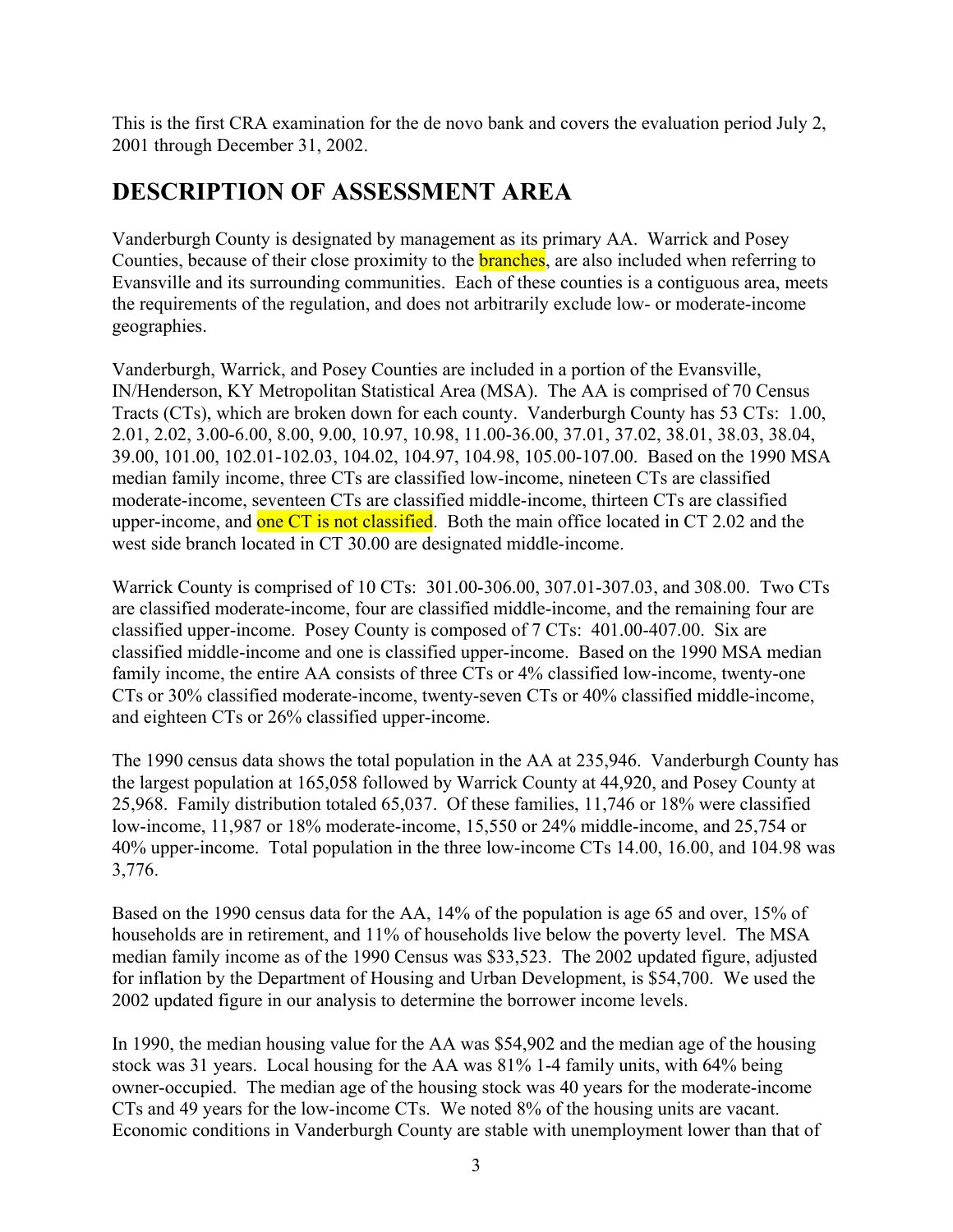the state of Indiana. The December 2003 seasonally unadjusted unemployment rate for Vanderburgh County and Indiana are 4.0% and 5.1%, respectively. These ratios are both less than the national unemployment rate of 5.7%. Major employers in the Evansville area include: Evansville/Vanderburgh School Corporation with 3,073 employees; ALCOA Warrick Operations with 2,500 employees; Whirlpool Corp. with 2,450 employees; Mead Johnson Nutritionals with 2,415 employees; St. Mary's Medical Center with 2,187 employees; Deaconess Hospital with 2,110 employees; Toyota Motor Manufacturing with 1,700 employees; T. J. Maxx with 1,550 employees; Traylor Bros., Inc. with 1,500 employees, and Casino Aztar with 1,257 employees.

Competitive pressures are strong and primarily come from two large regional banks and local banks with over fifty branches total throughout the area. Additionally, there are a multitude of credit unions, mortgage companies, farm services, and insurance company offices that offer loan products.

Management indicated the primary credit needs of the AA are small to mid-size business loans, residential real estate loans, personal loans, and some farm-related loans. To further our understanding of the community's credit needs, we performed a community contact with a local organization knowledgeable about the tri-state area. Our contact did not identify any unmet credit needs. The contact acknowledged good participation from banks in the community; all are involved and sponsor community events.

### **CONCLUSIONS ABOUT PERFORMANCE CRITERIA**

The Bank does a satisfactory job of meeting the credit needs of its AA, including those of lowand moderate-income individuals and small businesses, given the performance context, demographics, economic factors, and competitive pressures faced by the Bank.

#### **Loan-to-Deposit Ratio**

The Bank's loan-to-deposit (LTD) ratio is reasonable. As of December 31, 2002, the LTD ratio was 86%. The quarterly average LTD ratio since the Bank opened for business was 90%. This is comparable to three similarly situated banks in the area whose quarterly average LTD ratios ranged from 71% to 105%, with an average ratio of 89%. These banks are considered similarly situated because of their size, lending opportunities, and location.

#### **Lending in Assessment Area**

Lending in the AA is satisfactory. A majority of the Bank's loans were originated in the AA. A sample of 20 business loans totaling \$2.9 million found that 100%, by number and by dollar, were made within the Bank's AA. We analyzed Home Mortgage Disclosure Act (HMDA) data to review residential real estate loans originated and purchased in 2002. The data shows 99% by number and 99% by dollar were made within the Bank's AA. Because the HMDA data is only available for one year during this evaluation period, we will not perform further analysis of this limited data.

#### **Lending to Borrowers of Different Incomes and to Businesses of Different Sizes**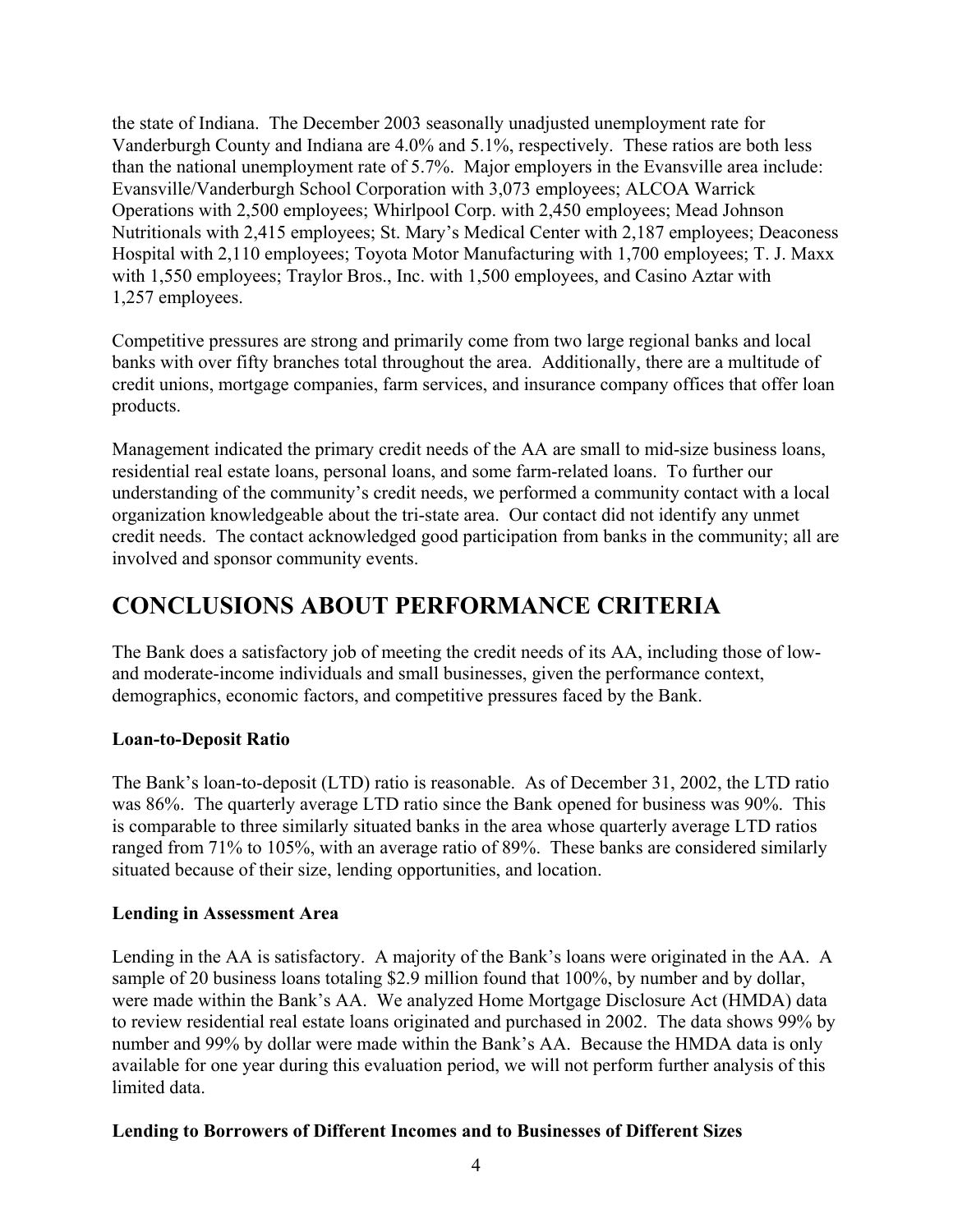The Bank's lending distribution to businesses of different revenue sizes is reasonable.

During this evaluation period, commercial loans comprising 72% of total loans were determined to be the Bank's primary loan product. An analysis of the consumer loan portfolio was not performed. Such an analysis would not have been meaningful, as the consumer loan portfolio comprises only 1% of the Bank's total loan portfolio.

We reviewed HMDA reportable loans originated and purchased in 2002. There were 101 reported loans: 52 home purchase, 43 refinance, and 6 home improvement loans. Breakdown for the various counties was as follows: Vanderburgh County had 40 home purchase, 36 refinance, and 5 home improvement loans; Warrick County had 12 home purchase, 6 refinance, and 1 home improvement loans; and Posey County had 1 refinance loan.

As part of this CRA evaluation, we verified a sample of 15 HMDA-reportable transactions for 2002 to determine the accuracy of the Bank's HMDA loan application register. The Bank had no significant errors in its data that would prevent an accurate evaluation of its CRA performance. The Bank's publicly filed data was substantially correct and reliable.

Further analysis of the small volume of loans generated during this one-year period would not be meaningful. The volume is partly due to the limited timeframe for the evaluation and because the Bank takes applications and brokers them to other lenders who originate them for sale in the secondary market. The facts and data used to evaluate the Bank's lending activity will, therefore, be limited to business loans.

The Bank is responsive to the credit needs of businesses in its AA. During the evaluation period, the Bank originated 253 business-related loans totaling \$54.5 million. Using only loans made in the AA, we sampled 20 business-related loans originated from July 2, 2001 through December 31, 2002. All loans sampled were made in the AA: 19 in Vanderburgh County and 1 in Warrick County. Based on this sample, the Bank's lending to small businesses is reasonable compared to the percentage (74%) of nonfarm businesses within the AA. Eighty-five percent of the number of loans was extended to small businesses. Additionally, 70% of the loans were for amounts of \$100 thousand or less.

| <b>Revenue Ranges</b>              | <b>Lending to Businesses of Different Sizes</b> |         |           |         | <b>Businesses within AA</b> |         |
|------------------------------------|-------------------------------------------------|---------|-----------|---------|-----------------------------|---------|
|                                    | #                                               | Percent | \$ (000s) | Percent |                             | Percent |
| \$1 Million or<br><b>Less</b>      | 17                                              | 85%     | 2,246     | 76%     | 8.626                       | 74%     |
| <b>Greater than</b><br>\$1 Million | 3                                               | 15%     | 701       | 24%     | 1,004                       | 9%      |
| <b>Revenue Not</b><br>Reported     | $\theta$                                        | $0\%$   |           | $0\%$   | 1.998                       | 17%     |

Sources: Loan sample of Bank records, and Dun & Bradstreet 2002

#### **Geographic Distribution of Loans**